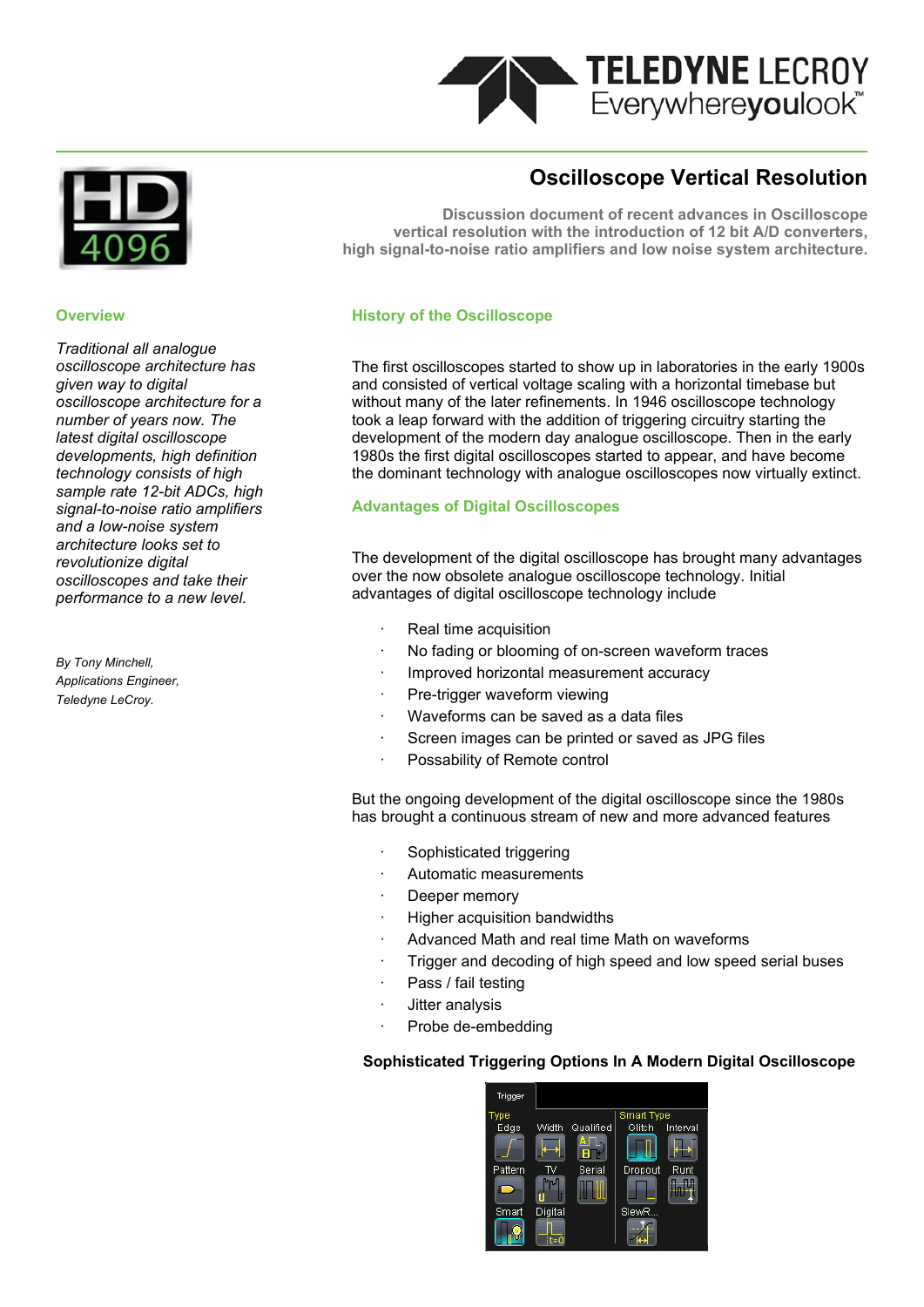



#### **Digital Oscilloscope Horizontal Accuracy**

The digital oscilloscope brought a vast improvement in the horizontal axis accuracy, and with it, a dramatic improvement in horizontal based measurement accuracy such as frequency, width, duty cycle, phase, delay, skew, etc, and enabling more sophisticated measurements such as jitter.

The typical analogue oscilloscope would have a horizontal accuracy of +/- 3% (or +/- 5% on magnified waveforms). This was very good performance in the days before the digital oscilloscope revolution. But the digital oscilloscope brought with it horizontal accuracies in the region of +/- 0.01%, a vast improvement of 300 times better than the analogue oscilloscope's 3%, which is reflected in the digital oscilloscope's vastly improved horizontal measurement accuracy. Many modern oscilloscopes now have horizontal accuracies in the region of +/- 0.0005% or better.

#### **Digital Oscilloscope Vertical Accuracy**

The first digital oscilloscopes came out with 6 bit A/D converters. This equates to 2^6 = 64 distinct voltage levels. Within a couple of years all digital oscilloscope architecture had moved to 8 bit A/D converters, which yields 256 distinct voltage levels (2^8 = 256). The 8 bit A/D converter has been used in oscilloscopes for the past 30 years with much of the performance improvements coming in higher sampling speed enabling higher speed real time acquisition.

Whilst 8 bit A/D converters produce very good performance for general purpose applications it has always been the case that post acquisition viewing of fine detail has often left something to be desired.

The traditional workarounds to improve vertical resolution have involved either multiple acquisition averaging or a post acquisition enhanced resolution math filter.

### **Multiple Acquisition Averaging**

The multiple acquisition averaging involves acquiring multiple waveform traces and averaging each point over the acquisition with the same point in the previous acquisition. The rational for this is that uncorrelated noise with be averaged out yielding more accurate vertical voltage measurements along with more effective vertical 'bits'.



### **Example of Averaging A Continuous Square Wave Waveform**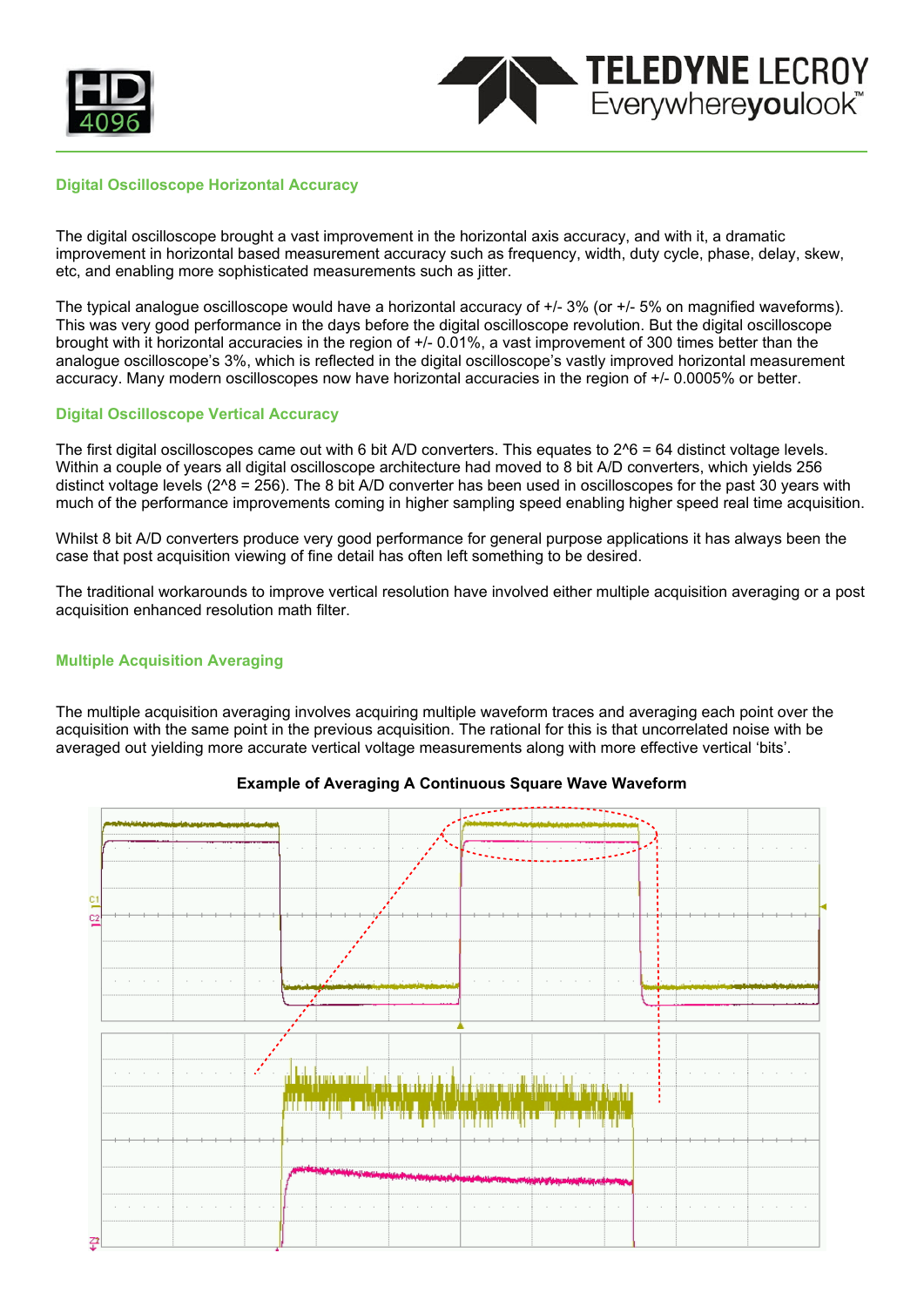



The averaging image on the previous page clearly produced improved results as we can see in the comparison of the single shot yellow trace compared to the 16 times averaged red trace. The lower zoom window shows this improvement.

Unfortunately everything is not always this simple. For example some scopes will not zoom on an averaged trace, so when one tries to zoom the averaged trace the last single acquisition is actually shown.

Another drawback with averaging is that it is not possible to average non-repetitive waveforms, for example circuit startup or shut down waveforms, a PRBS (Pseudo Random Binary Sequence) waveform or even a serial data waveform. Any waveform that is not repetitive in nature simply cannot be averaged without producing a meaningless display.



## **Example of Averaging A Serial Data Bus**

In the diagram above we can clearly see the serial bus data states in the yellow trace, but the 16 times averaged serial data bus in the red trace is meaningless as the averaging has actually removed any useful or meaningful information. Clearly averaging should not be used for serial bus analysis or analysis of any other non-repetitive waveform.

The yellow trace is relatively 'thick' due to the noise on the digital serial bus. You can easily see this by comparing the yellow trace above with that on page 2.

# **Digital Oscilloscope Enhanced Resolution or High Resolution Mode**

This mode is a post process math filter which uses adjacent waveform acquisition samples to mathematically produce a waveform display with an enhanced vertical resolution. The advantage of this is that an 8 bit oscilloscope can effectively become an 11 or 12 bit oscilloscope, with all that extra accuracy. 11 bits equaling 2048 and 12 bits equaling 4096 distinct voltage levels, a far cry from the 256 levels of the 8 bit A/D converter.

Unfortunately Enhance Resolution or High Resolution Oscilloscope modes also have a disadvantage, and that is a bandwidth trade-off against the extra vertical resolution.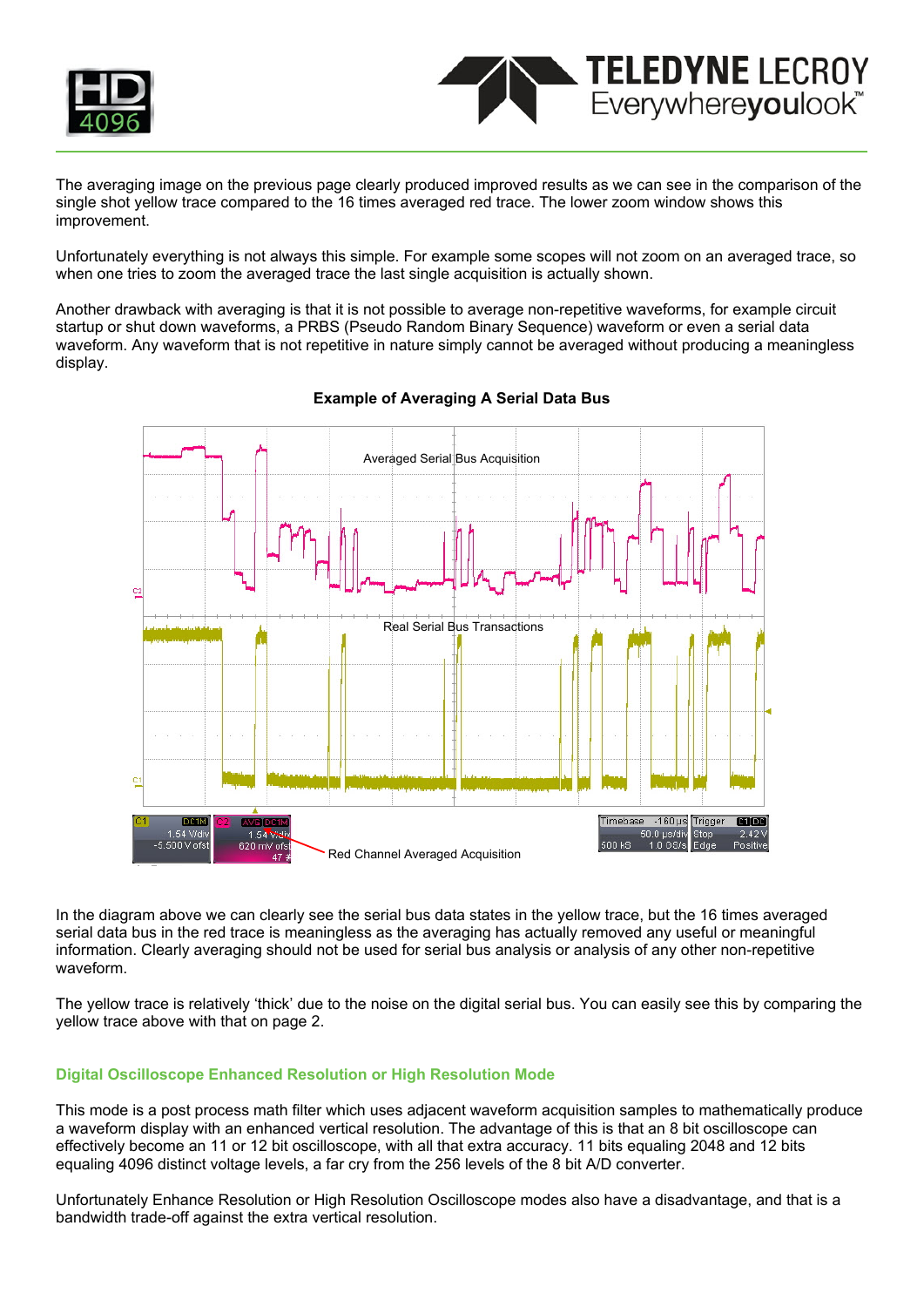



Even worse the bandwidth trade-off of the Enhanced Resolution or High Resolution mode is not straight forward since it depends on the actual acquired waveform sample rate. This sample rate may depend on other factors such as acquisition memory depth available and the required timebase setting. As the timebase is changed so may the sample rate if there is insufficient memory for the A/D to run at its fastest rate. See example tables below comparing the bandwidth of two oscilloscopes at different maximum sample rates.

| Oscilloscope set to 10GS/s Sample Rate |                |  |  |  |
|----------------------------------------|----------------|--|--|--|
| <b>Additional Bits</b>                 | - 3dB point    |  |  |  |
| $0$ (None)                             | Full Bandwidth |  |  |  |
| +1 Bit                                 | 1.205 GHz      |  |  |  |
| +2 Bits                                | 290 MHz        |  |  |  |
| +3 Bits                                | 80 MHz         |  |  |  |

| Oscilloscope set to 2.5GS/s Sample Rate |                       |  |  |  |
|-----------------------------------------|-----------------------|--|--|--|
| <b>Additional Bits</b>                  | - 3dB point           |  |  |  |
| 0 (None)                                | <b>Full Bandwidth</b> |  |  |  |
| $+1$ Bit                                | 301.2 MHz             |  |  |  |
| +2 Bits                                 | 72.5 MHz              |  |  |  |
| +3 Bits                                 | 20 MHz                |  |  |  |

Both above oscilloscopes appear to have ample performance on paper, but when we look at the oscilloscope bandwidth performance with the Enhanced Resolution or High Resolution filter turned on we clearly see the trade off of bandwidth for vertical resolution with the different sample rates available.

| 4GHz Analogue Bandwidth Oscilloscope with 40GS/s A/D Converter showing -3dB bandwidth frequency point at<br>various Enhanced Resolution / High Resolution Settings at different sample rates. |                |                |                |                |                     |               |  |
|-----------------------------------------------------------------------------------------------------------------------------------------------------------------------------------------------|----------------|----------------|----------------|----------------|---------------------|---------------|--|
|                                                                                                                                                                                               | $40GS/s - 3dB$ | $20GS/s - 3dB$ | $10GS/s - 3dB$ | $5GS/s - 3dB$  | $2.5GS/s - 3dB$     | $1GS/s - 3dB$ |  |
| $+1$ Bit                                                                                                                                                                                      | 4.82 GHz       | 2.41 GHz       | 1.205 GHz      | 602.5 MHz      | $301.2 \text{ MHz}$ | 120.5 MHz     |  |
| $+2$ Bits                                                                                                                                                                                     | 1.16 GHz       | 580 MHz        | 290 MHz        | <b>145 MHz</b> | 72.5 MHz            | 29 MHz        |  |
| +3 Bits                                                                                                                                                                                       | 320 MHz        | <b>160 MHz</b> | 80 MHz         | 40 MHz         | 20 MHz              | 8MHz          |  |

This idea has been expanded in the table above to show how the bandwidth is changing depending upon the digitizing rate and number of additional vertical resolution bits.

We also need to keep in mind that the digitizing rate of an oscilloscope will change depending on the available acquisition memory depth and timebase setting. As the timebase is set to a slower value so more memory is required to maintain the high sample rate. There comes a point where no more memory is available, therefore the sample rate is changed automatically by the oscilloscope. This 'dynamically' changes the oscilloscope -3dB bandwidth.

Some oscilloscopes will give a read out of the bandwidth when these Enhanced Resolution and High Resolution filters are used, as below, whereas others do not.

| None    | $+0.5$ bits |
|---------|-------------|
| +1 bits | +1.5 bits   |
| +2 bits | $+2.5$ bits |
| +3 bits |             |

**Example of different -3dB bandwidth readouts at different oscilloscope Enhanced Resolution / High Resolution settings**

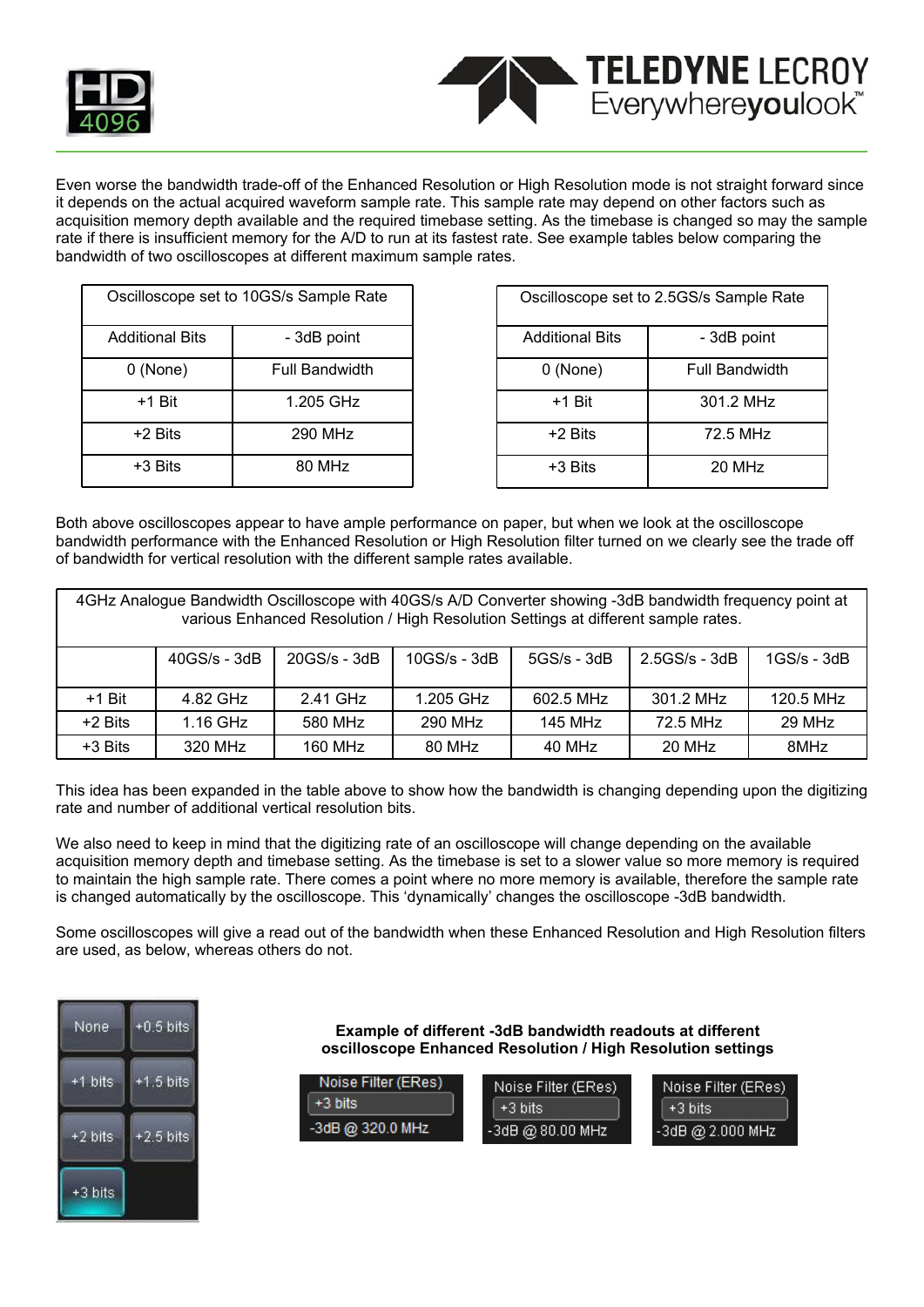



#### **True 12 Bit Oscilloscope Technology**

8 Bit oscilloscopes have been with us now for 30 years and have delivered excellent performance over this time, but it is clear from the need for averaging or Enhanced Resolution / High Resolution mode that real higher resolution is required. At present most oscilloscope manufacturers are trying to mathematically turn 256 discrete levels into 4096 discrete levels, this is hard to do and fraught with limitations brought on by different applications as we have seen.

Teledyne LeCroy has a range of true 12 bit oscilloscopes which allow users to make these more detailed measurements without needing to resort to the limitations of averaging and Enhanced Resolution / High Resolution mode.

Below we can see the capture of a circuit power off event. The upper acquisition is on an 8 bit oscilloscope whereas the lower acquisition is on a true 12 bit oscilloscope.

It is clear to see the additional benefit of the 12 bit technology over the 8 bit technology: cleaner, clearer waveforms without the need for averaging or a mathematically extracted High Resolution mode.